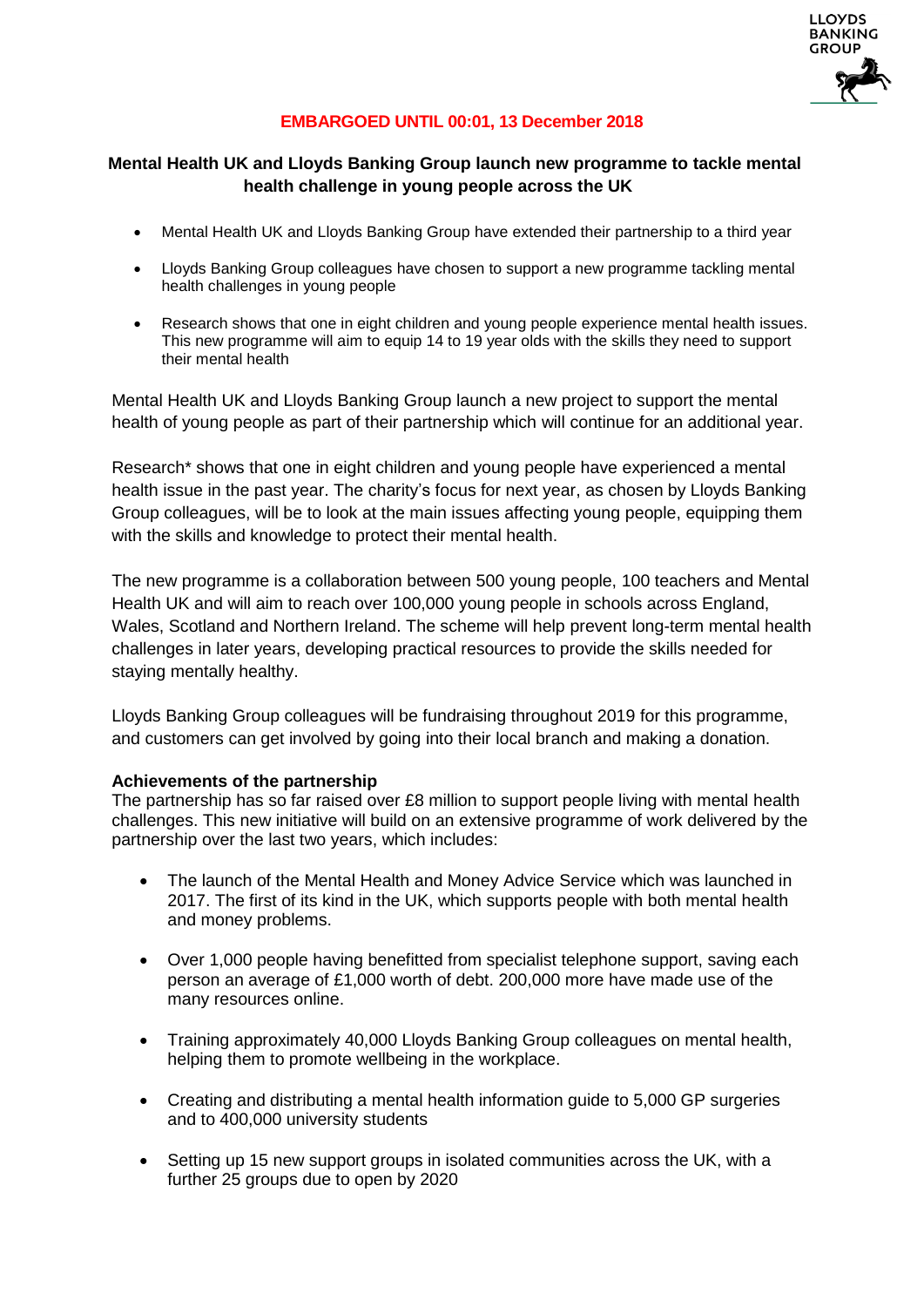

## **Brian Dow, Managing Director of Mental Health UK, said**:

"This partnership with Lloyds Banking Group has already made a real difference to people's lives. The extension provides an opportunity to better support the workers, parents and carers of tomorrow, to hopefully everyone's benefit.

Growing up at any time can be difficult, but driven by changes in society, the economy and technology; young people are currently facing a series of unprecedented challenges. We need to do all we can to equip young people with the skills and knowledge to support and protect their mental health.

We want to empower them to spot the signs of mental illness early, seek help when needed and look out for their friends who might also be struggling. We also need to shine a light on what is driving an increase in mental illness among young people, to bring about change wherever possible."

## **Fiona Cannon, Group Responsible Business, Sustainability & Inclusion Director, Lloyds Banking Group, said:**

"Our partnership with Mental Health UK has achieved so much since 2017 and I am pleased that our colleagues have chosen to support this new programme in 2019. Together we will enable the development of resources for young people, to help prevent longer term mental health challenges by providing support that is required at this crucial early life stage.

Our ambition is to shift mindset to recognise that we all have mental health, just as we all have physical health, and with the right support we can help our colleagues and customers with mental health conditions to thrive."

#### **-Ends-**

#### **Notes to Editors:**

[\\*Research by NHS Digital published in November 2018 found that one in eight of five to 19](https://digital.nhs.uk/news-and-events/latest-news/one-in-eight-of-five-to-19-year-olds-had-a-mental-disorder-in-2017-major-new-survey-finds)  [year olds had a mental disorder in 2017](https://digital.nhs.uk/news-and-events/latest-news/one-in-eight-of-five-to-19-year-olds-had-a-mental-disorder-in-2017-major-new-survey-finds) 

#### **About Lloyd's Banking Group**

#### **Supporting our colleagues**

At the start of 2018, we increased the amount of cover available to colleagues through Private Medical Benefit for mental health conditions, to be equal to the financial support available for physical conditions.

In May 2018 we launched a partnership with Headspace, a market leading meditation app to provide colleagues with access to mindfulness modules covering a range of topics from stress to self-esteem.

In September 2018 we held our signature challenge Walk the Talk, involving over 6,000 colleagues walking and talking about their mental health across the UK and the great wall of China.